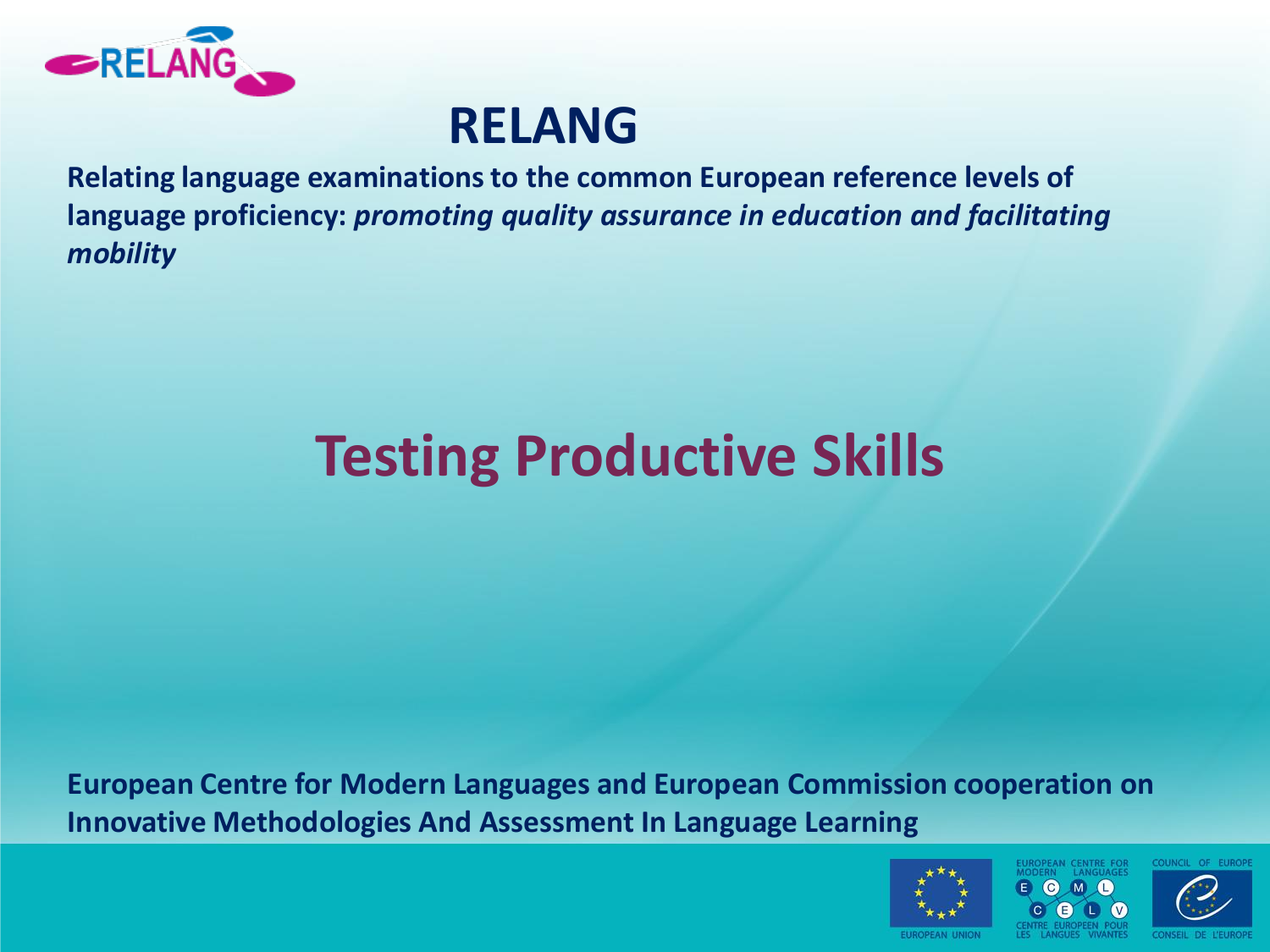

## **Writing in the CEFR**

- Actions performed by persons
- Illustrative scales for
	- Written production
	- Written interaction
- Various contexts
	- CEFR Table 5, Descriptive categories
- Communicative competences
	- Linguistic competence
	- Sociolinguistic competence
	- Pragmatic competence



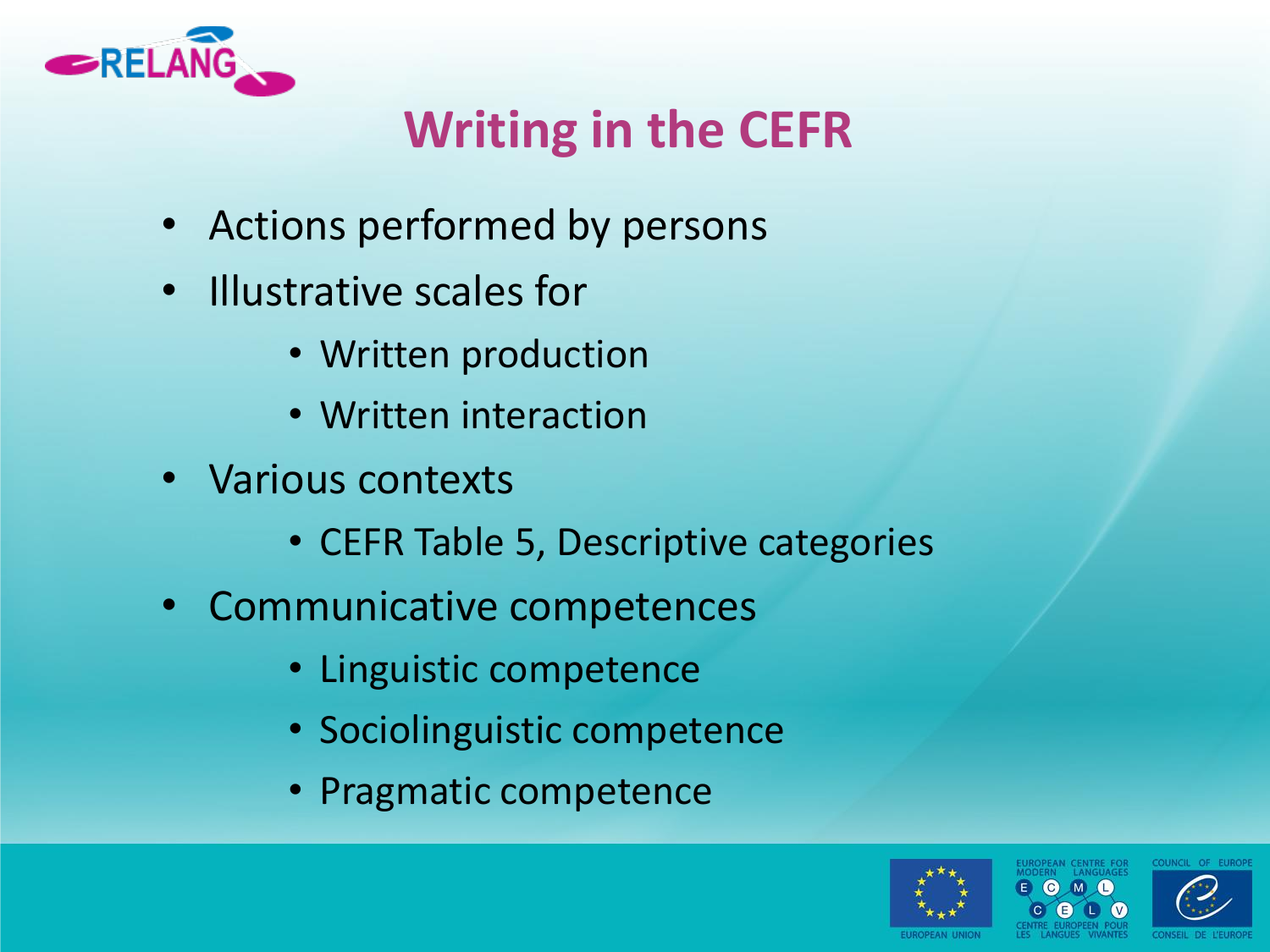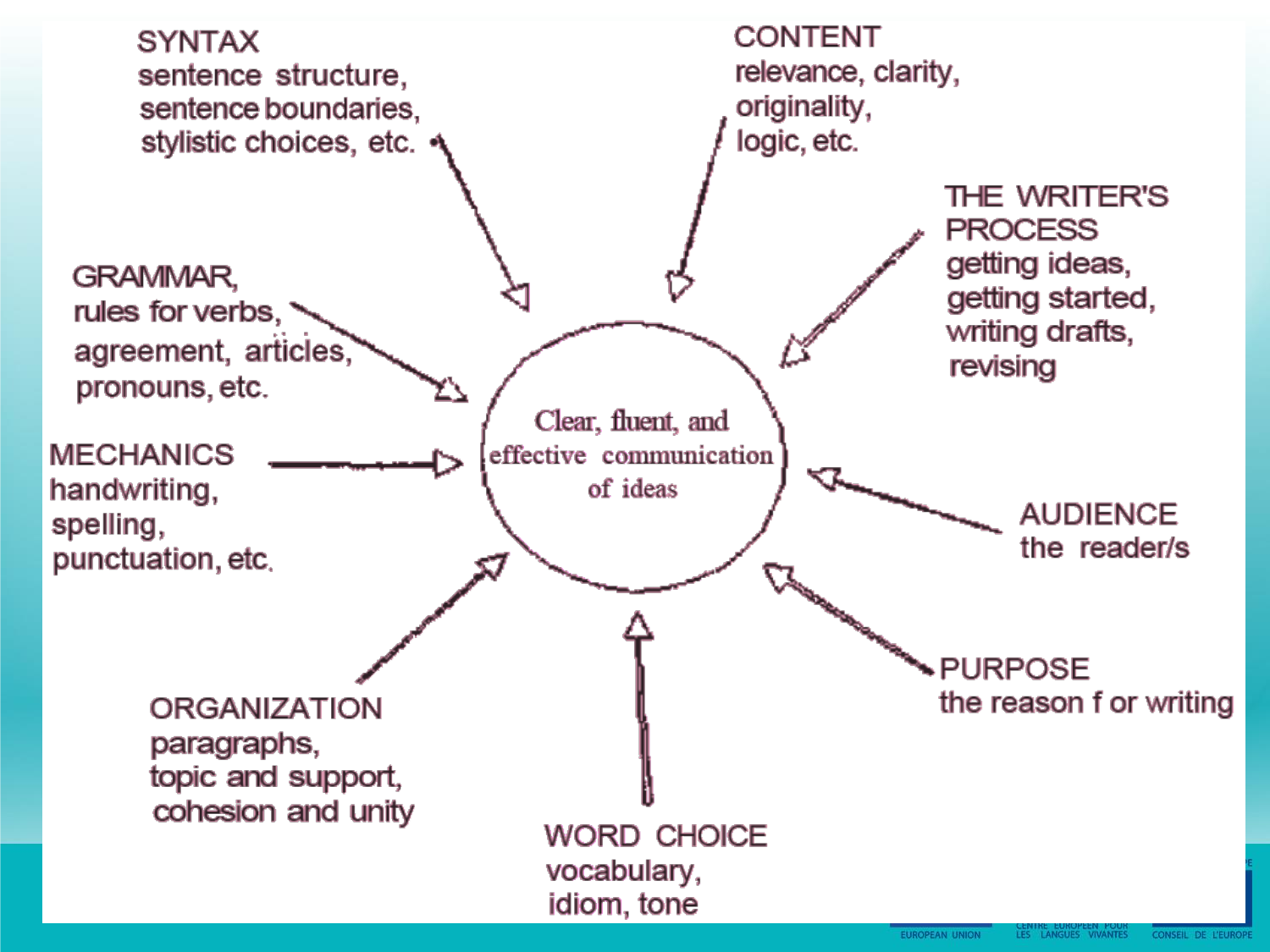

### **The Writing Process**

- Planning (brainstorming ideas or collecting them from various resources, noting down various ideas),
- Drafting (writing out a rough version),
- Reviewing (selecting the best ideas for inclusion, deciding on information for each paragraph and the order of paragraphs),
- Editing (checking for unnecessary repetition of words and/or information, checking language use, punctuation and spelling).

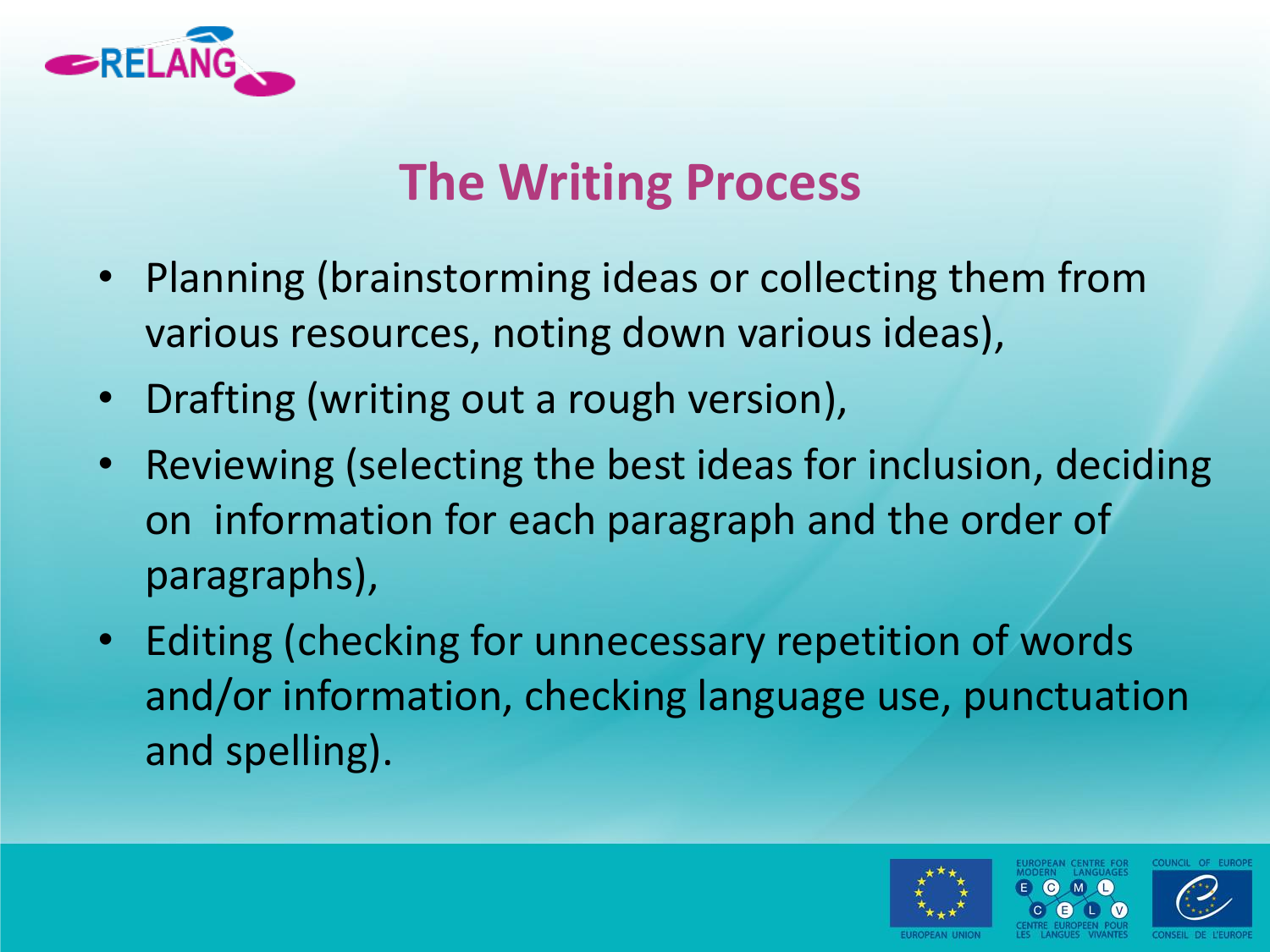

#### **Task characteristics**

- Stimulus as short and clear as possible
	- providing an adequate framework for candidates´ writing
- Pictures/visual material can be used as stimulus
	- difficulties of interpretation
- Candidates to know who they are writing to and how this will affect what they write



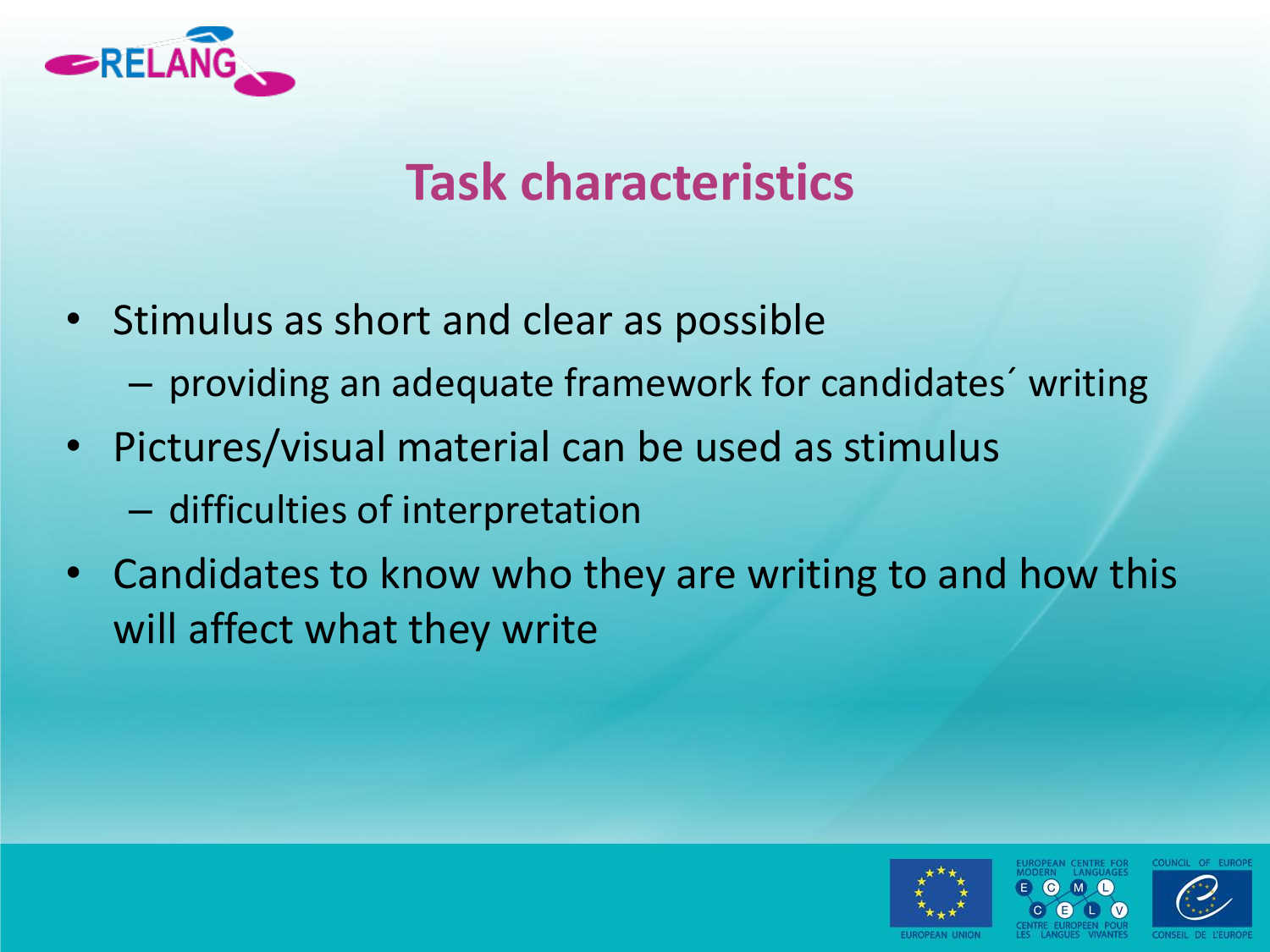

#### **Text types and contexts**

- Production of different text types
	- Description
	- Narration
	- Argumentation, etc.
- Production of texts in different contexts
	- Complaints
	- Requests
	- Invitations
	- Reports





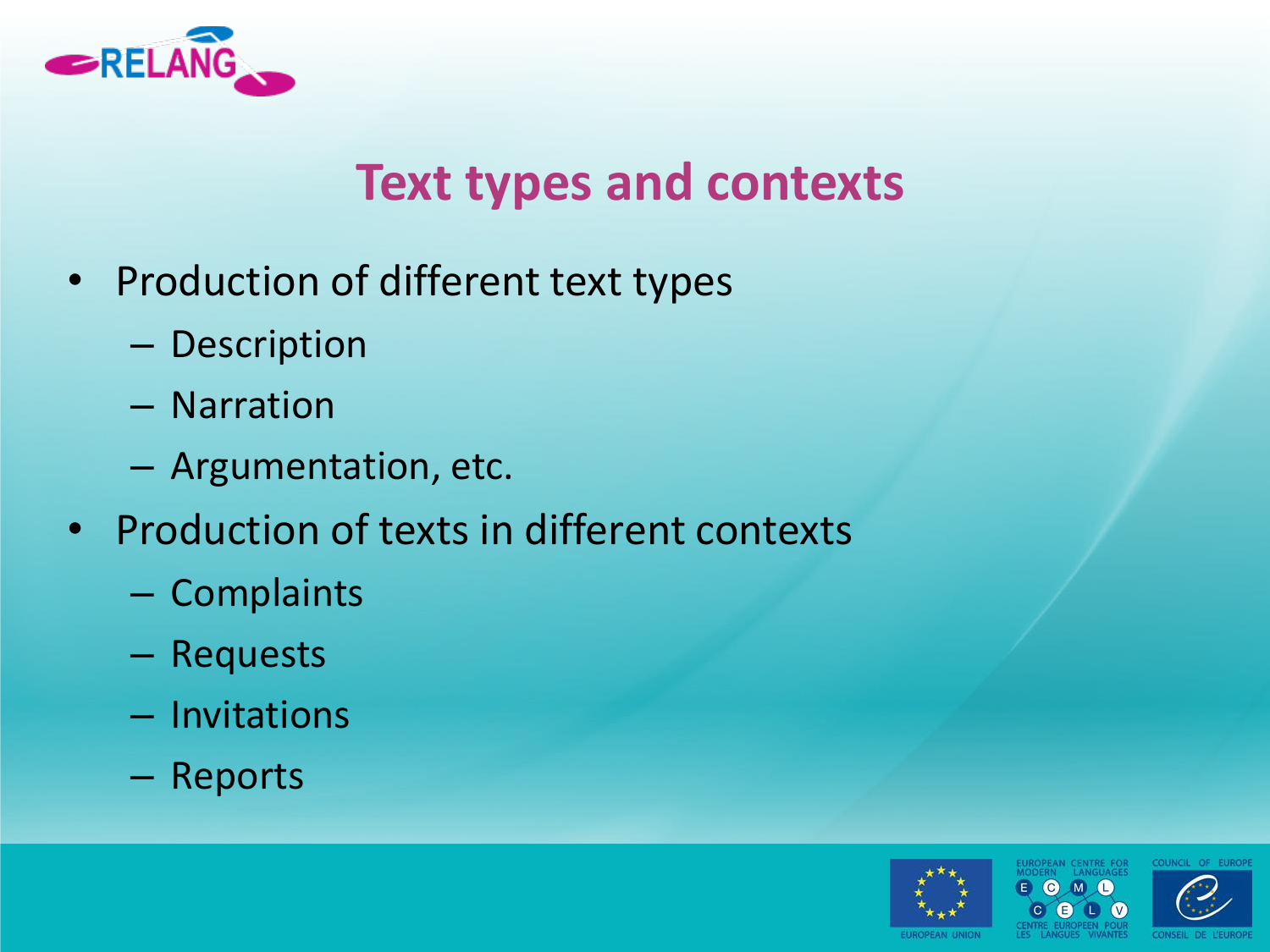

## **Checklist for writing tasks**

1. Is topic of text to be produced accessible to target candidates; is context realistic?

- 2. Is language in rubrics accessible to candidates at target level?
- 3. Is purpose of task clearly indicated?
- 4. Does task provide opportunity for candidates to show their range?
- 5. Is each task within word count? Is word count provided?
- 6. Is marking scheme provided?
- 7. Has sample answer for each task been provided?



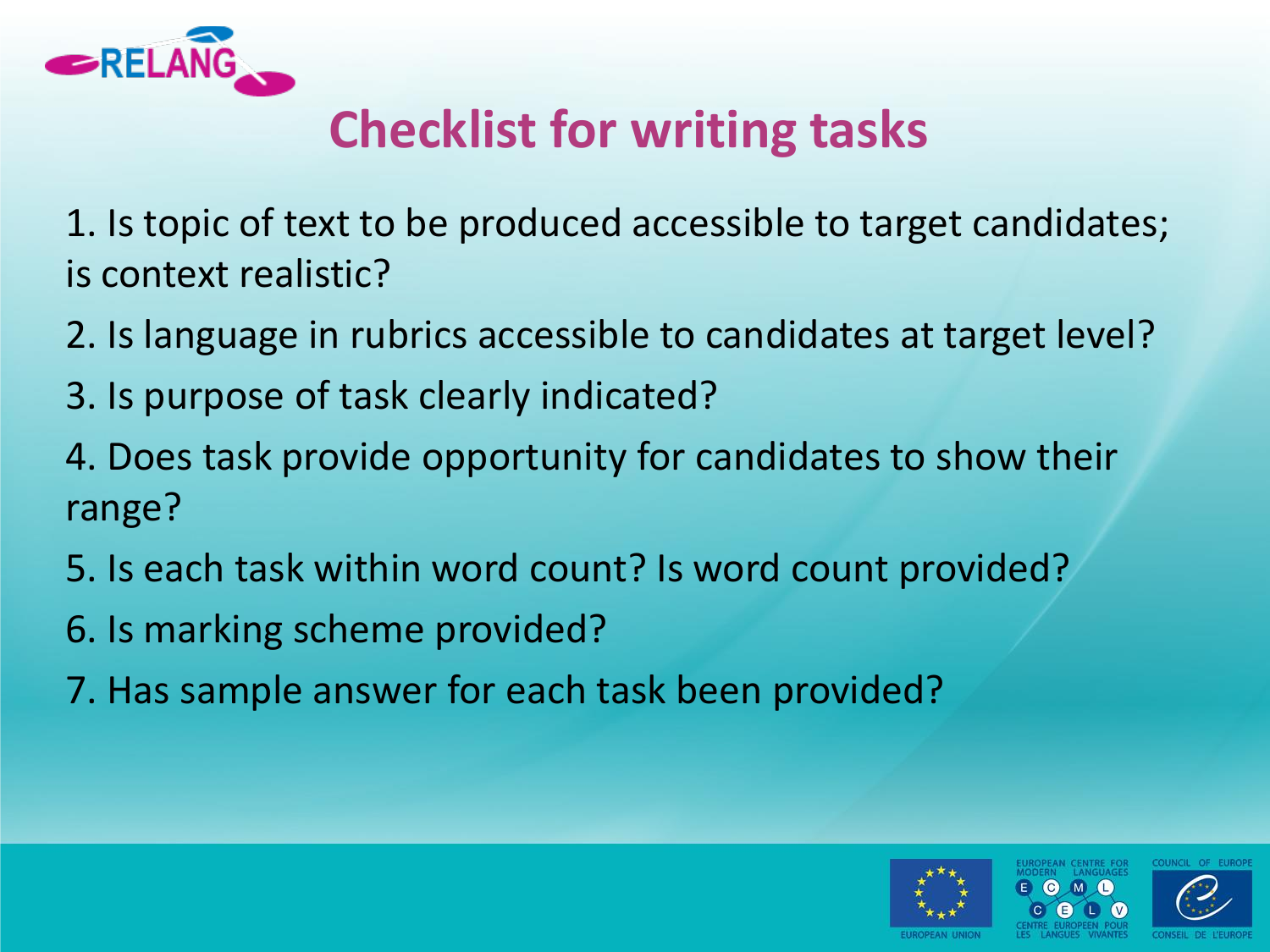

## **Speaking in the CEFR**

- Actions performed by persons
- Illustrative scales for
	- Spoken production
	- Spoken interaction
- Various contexts
	- CEFR Table 5, Descriptive categories
- Communicative competences
	- Linguistic competence
	- Sociolinguistic competence





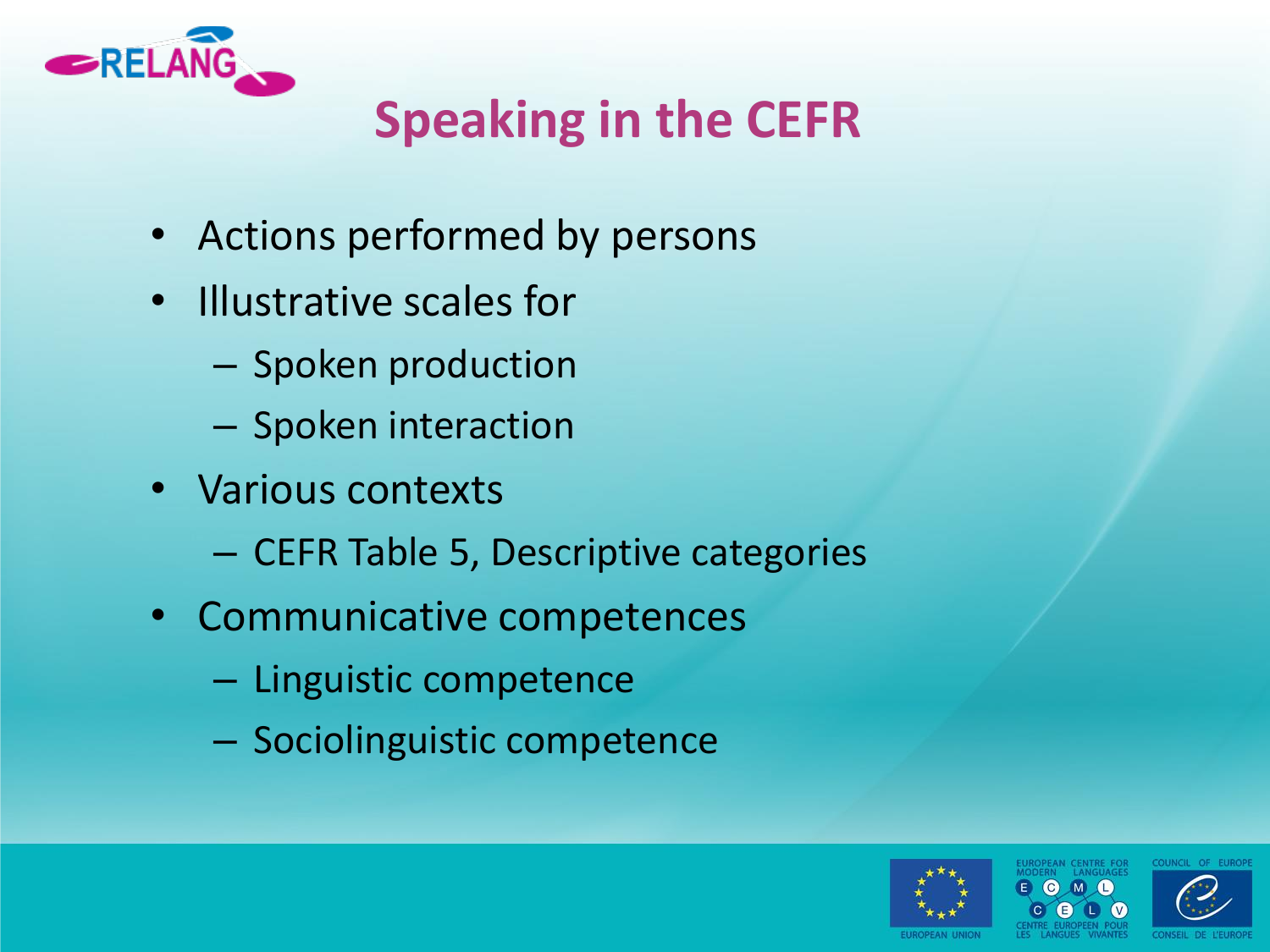

#### **Task characteristics**

- Stimulus as short and clear as possible
- Stimulus to give adequate framework for candidates' speaking
- Pictures or other visual material can be used as stimulus
	- difficulties of interpretation
- Candidates to know
	- who they are speaking to
	- how this information affects what they say



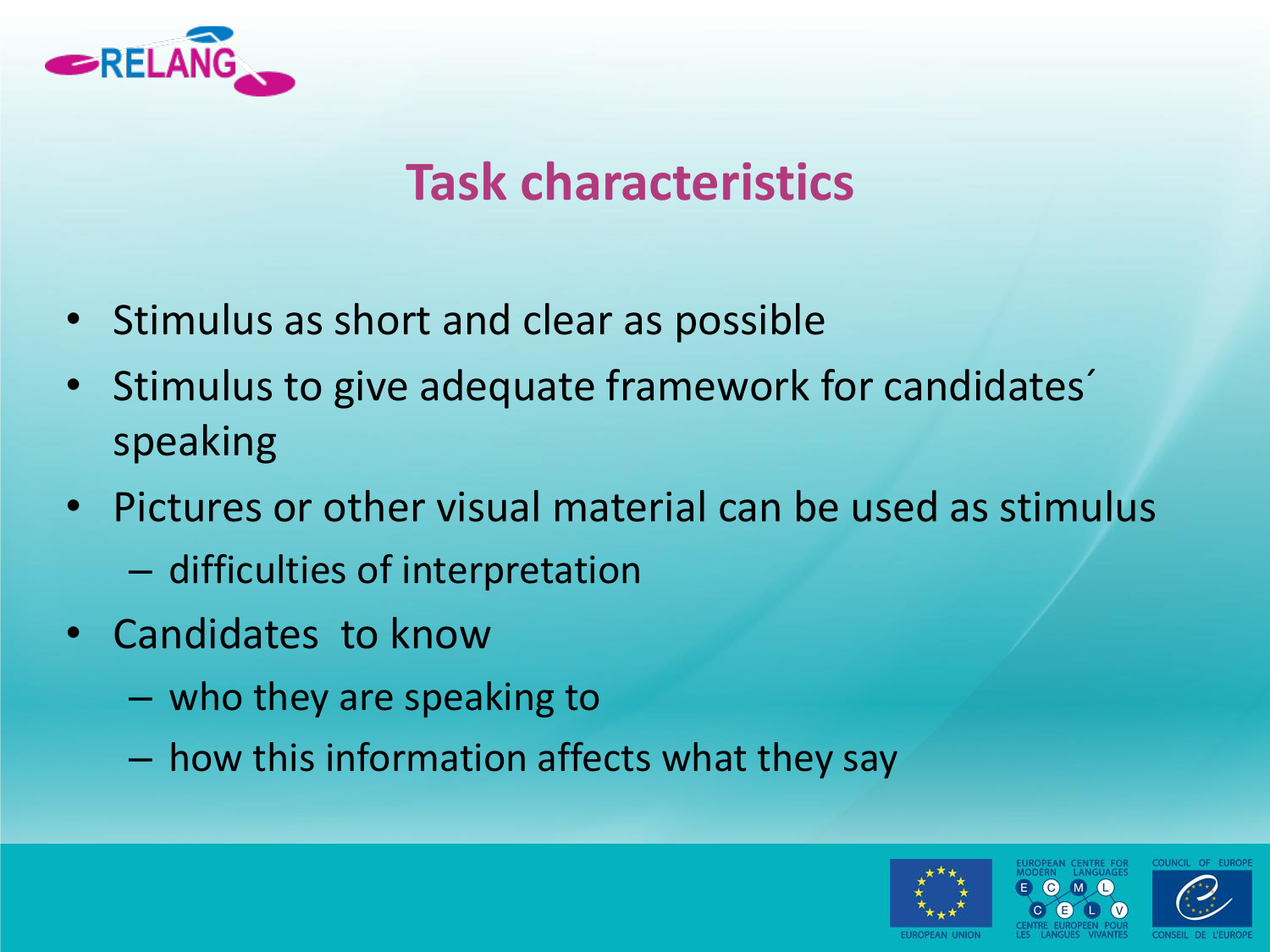

#### **CEFR-based tasks**

- Factually oriented tasks
	- description
	- narration
	- instruction
	- comparison
- Evaluative tasks
	- explanation
	- justification
	- prediction
	- decision





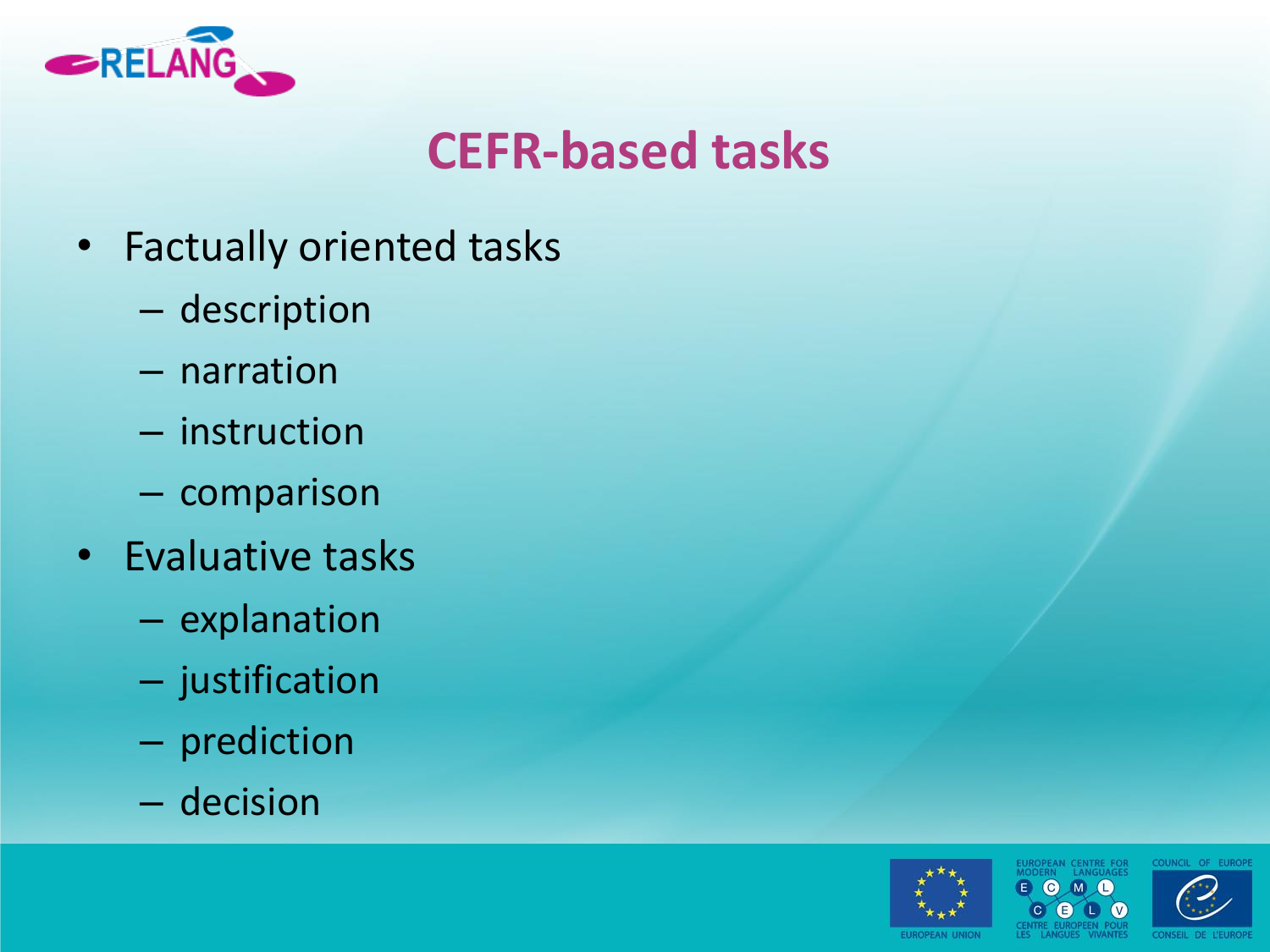

### **Role plays**

- Tasks to simulate social and service situations with fairly predictable structure
	- buying something
	- going to the restaurant
- Intention is to simulate reality